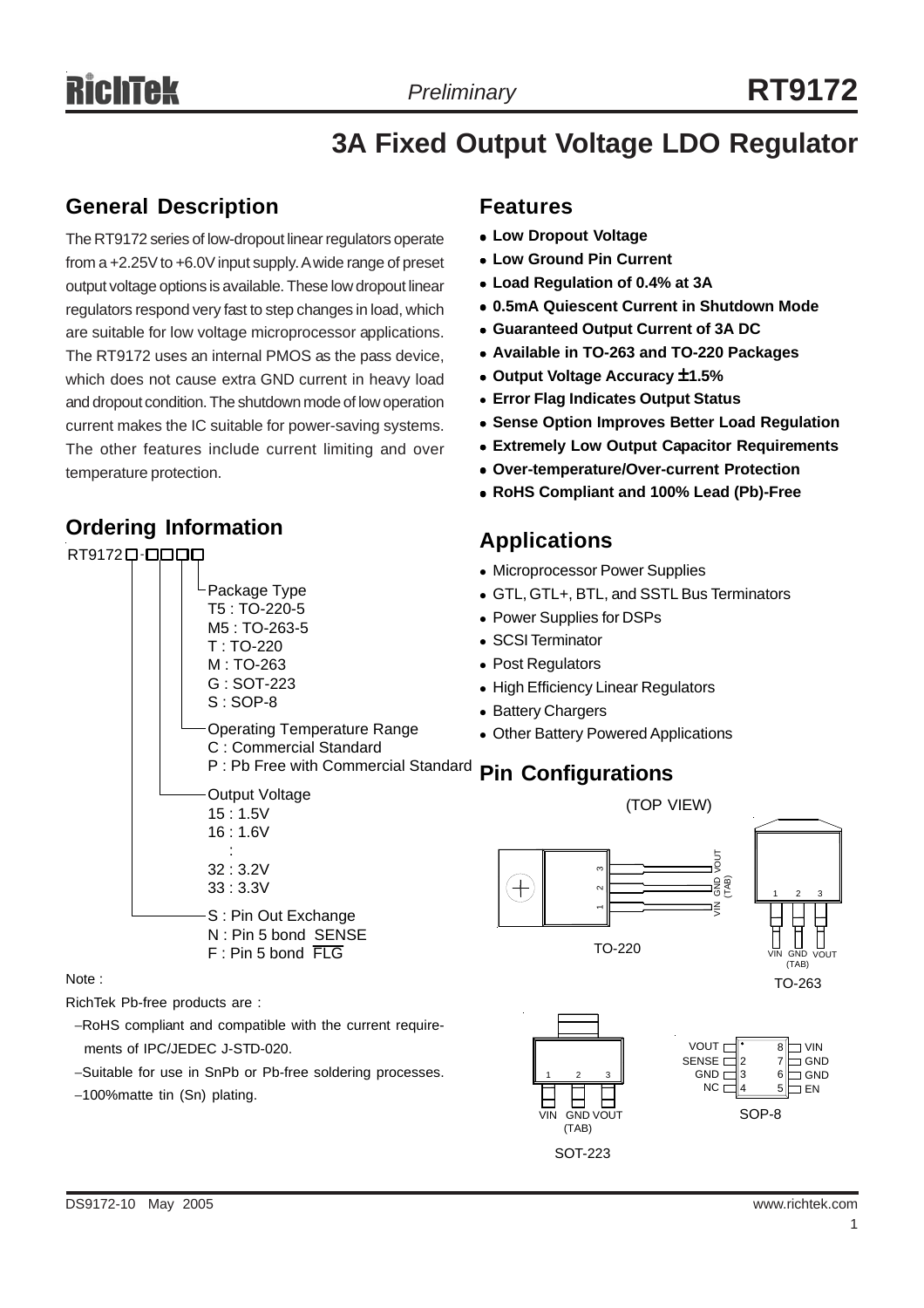



## **Functional Pin Description**

|                |                | Pin No.        |              |                 |                            |  |
|----------------|----------------|----------------|--------------|-----------------|----------------------------|--|
|                | <b>RT9172N</b> | <b>RT9172S</b> | RT9172- □□CT | <b>Pin Name</b> | <b>Pin Function</b>        |  |
| <b>RT9172F</b> |                |                | RT9172- □□CM |                 |                            |  |
|                |                |                | RT9172- □□CG |                 |                            |  |
|                |                | $\overline{2}$ |              | EN              | Chip Enable (Active Hight) |  |
| 2              | 2              |                |              | <b>VIN</b>      | Power Input Voltage        |  |
| 3              | 3              | 3              | 2            | <b>GND</b>      | Ground                     |  |
| 4              | 4              | 5              | 3            | <b>VOUT</b>     | Output Voltage             |  |
| 5              |                | --             |              | FLG             | <b>ERROR Flag</b>          |  |
|                | 5              | 4              |              | <b>SENSE</b>    | <b>Remote Sense</b>        |  |

## **Typical Application Circuit**



Figure 1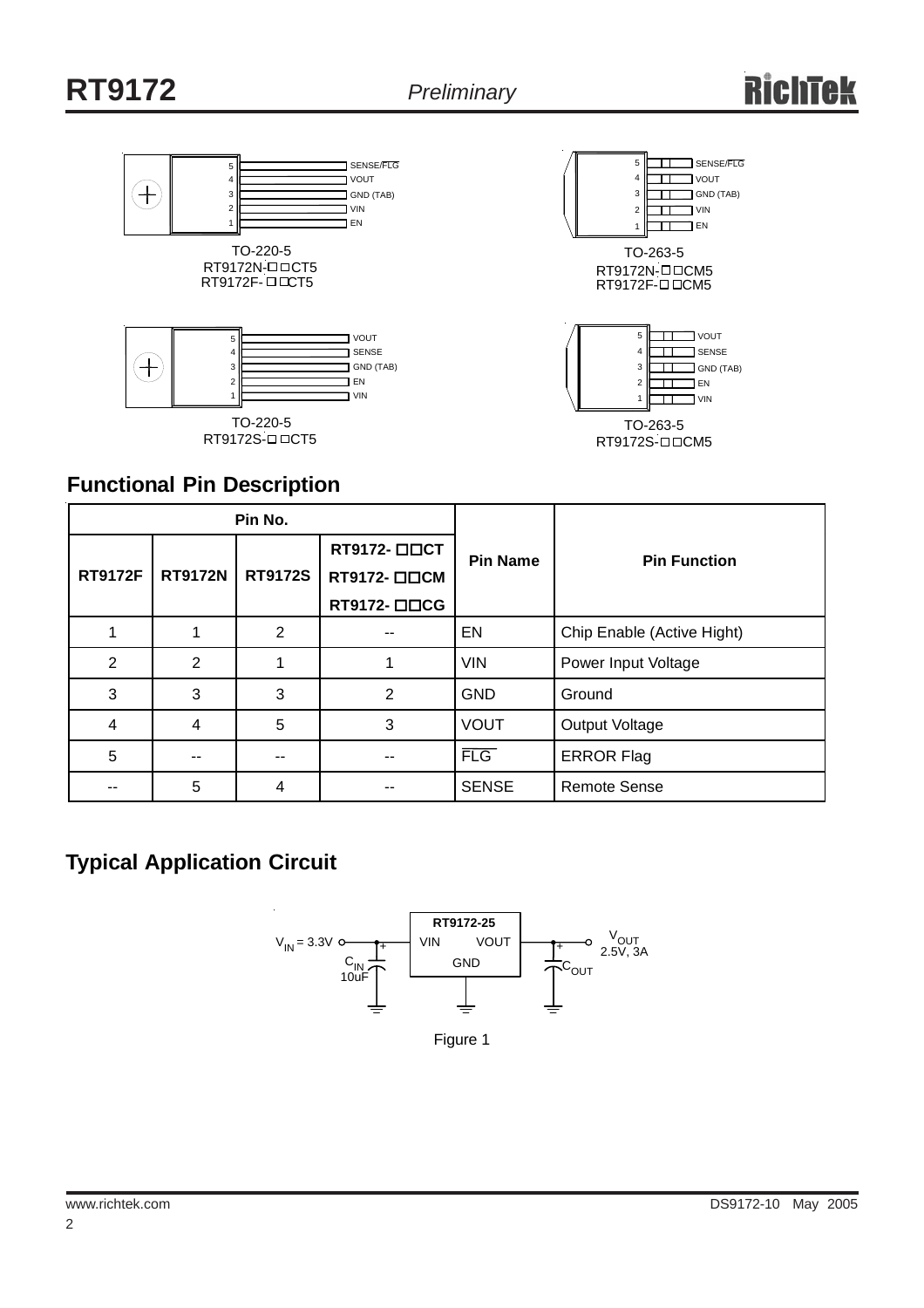





Recommend C<sub>OUT</sub>: Please note that the part must be paralleled with the least a 100 $\mu$ F electrolytic capacitor when using a 10μF (or greater) ceramic type as the output capacitor to prevent the output oscillating.

## **Function Block Diagram**

**RT9172F**

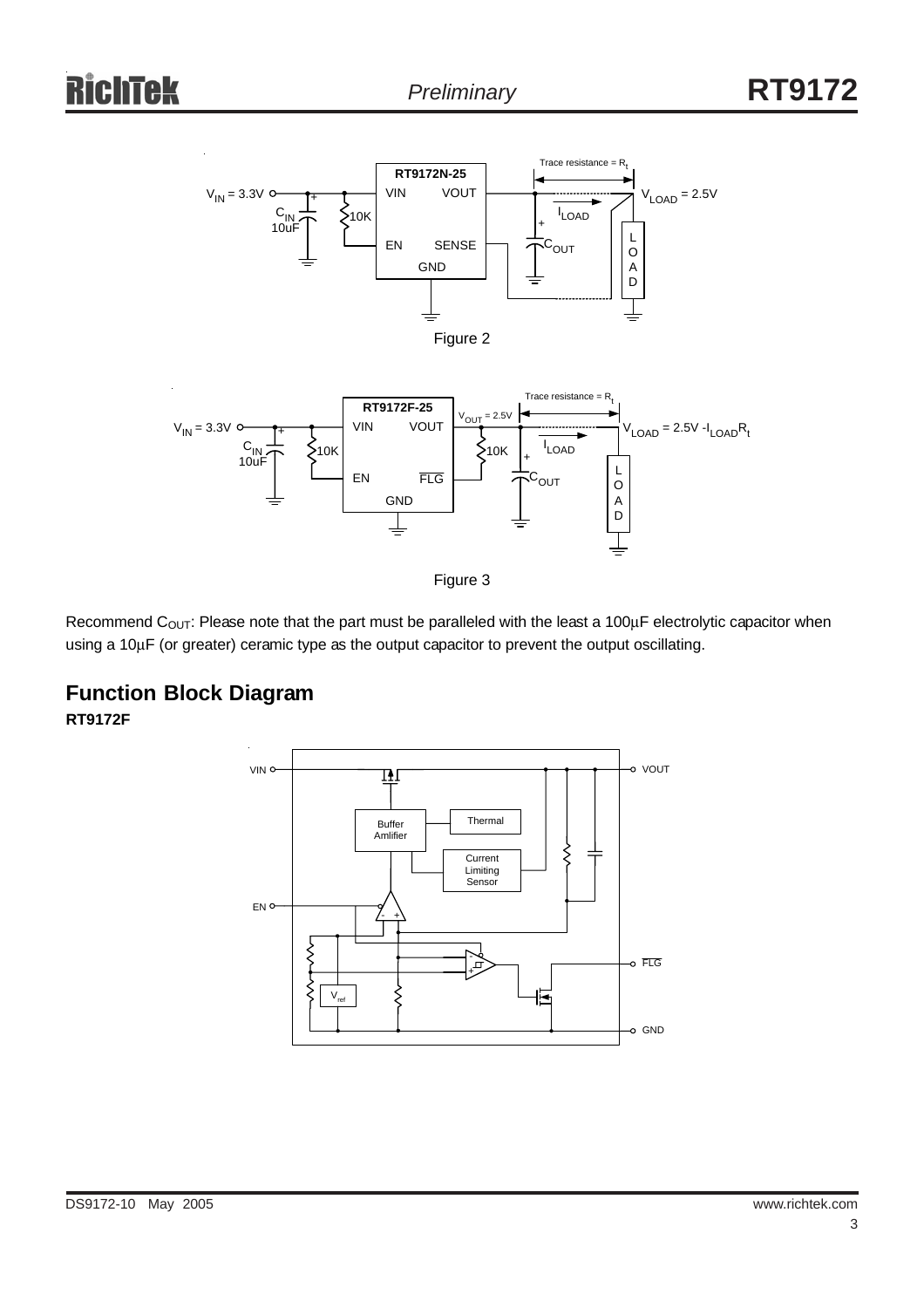#### RT9172N/RT9172S



#### RT9172



## **Absolute Maximum Ratings**

| • Power Dissipation, $P_D @ T_A = 25^{\circ}C$ |  |
|------------------------------------------------|--|
|                                                |  |
|                                                |  |
|                                                |  |
|                                                |  |
| • Package Thermal Resistance (Note 4)          |  |
|                                                |  |
|                                                |  |
|                                                |  |
|                                                |  |
|                                                |  |
|                                                |  |
|                                                |  |
|                                                |  |
|                                                |  |
|                                                |  |
|                                                |  |
|                                                |  |
|                                                |  |

www.richtek.com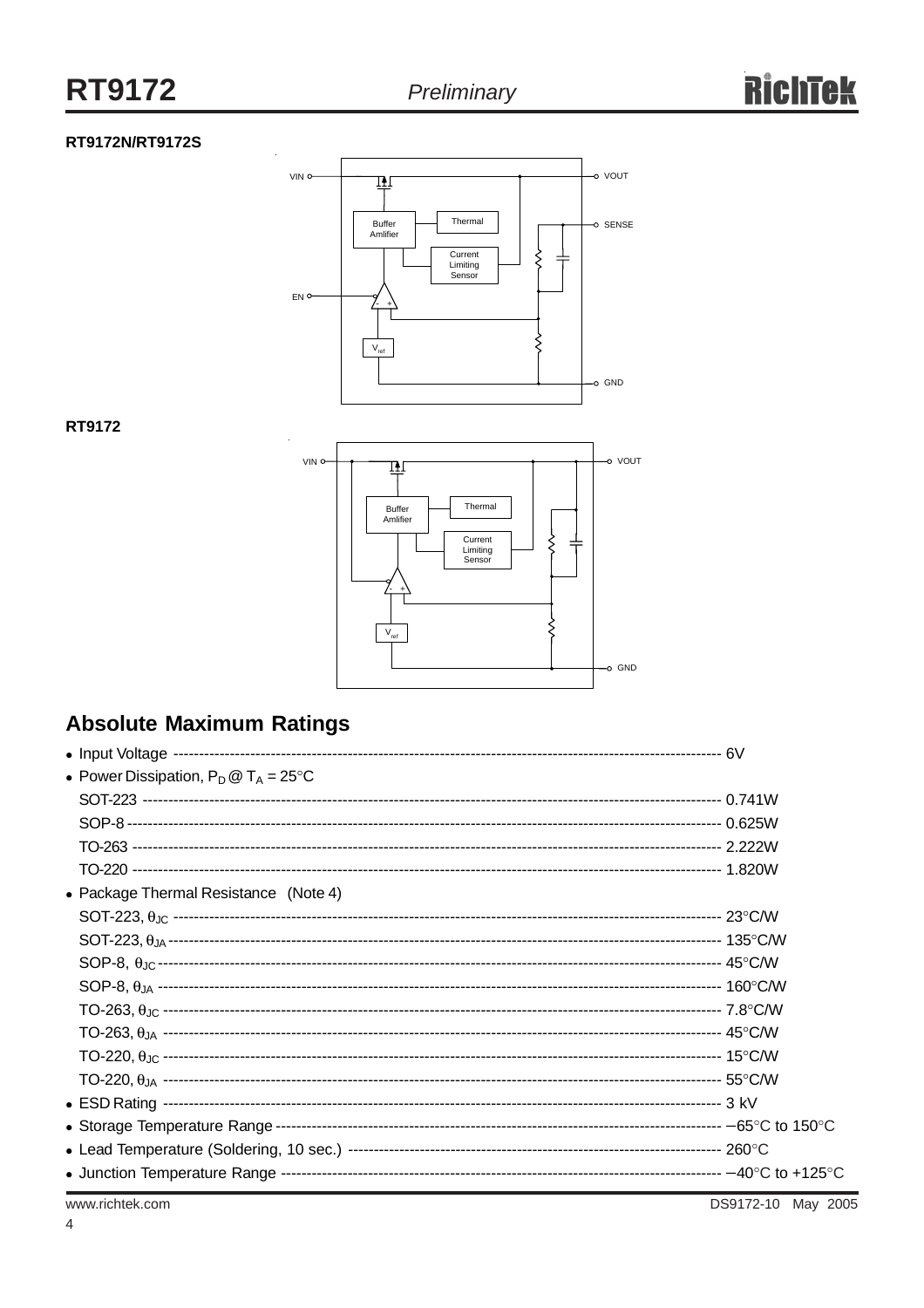## **Electrical Characteristics**

(Limits in standard typeface are for T<sub>A</sub> = 25°C, unless otherwise specified:  $V_{IN} = V_{O(NOM)} + 1.0V$ ,  $I_L = 10mA$ ,

 $C_{\text{OUT}} = 10 \mu \text{F}(\text{Electrolytic})$ ,  $V_{\text{EN}} = V_{\text{IN}}$ 

| <b>Parameter</b>                   | <b>Symbol</b>         | <b>Test Conditions</b>           | Min            | <b>Typ</b>      | <b>Max</b> | <b>Units</b>    |  |
|------------------------------------|-----------------------|----------------------------------|----------------|-----------------|------------|-----------------|--|
| Output Voltage Tolerance           |                       |                                  | $-1.5$         | $\Omega$        | $+1.5$     | %               |  |
| Input Voltage Range                | <b>V<sub>IN</sub></b> |                                  | 2.25           | --              | 5.5        | V               |  |
| Line Regulation                    | $\Delta V$ LINE       | $V_{OUT} + 0.4V < V_{IN} < 5.5V$ | --             | 0.35            | 1          | $\%$            |  |
|                                    |                       | Note 1                           | --             | 0.4             | 1          |                 |  |
| Load Regulation                    | $\Delta V$ LOAD       | Note 2                           | $-$            | 0.1             | 0.4        | $\frac{0}{0}$   |  |
|                                    |                       | Note 3                           | --             | 0.1             | 0.4        |                 |  |
| Dropout Voltage                    | <b>VDROP</b>          | $I_1 = 3A$                       | --             | 400             | 700        | mV              |  |
| Quiescent Current                  | lQ                    |                                  | $- -$          | 1.2             | 3          | mA              |  |
| Shutdown Supply Current            | <b>I</b> GSD          | $V_{EN} = 0V$                    | --             | 0.5             | 5          | $\mu$ A         |  |
| Peak Output Current                | $I_{O(PEAK)}$         |                                  | 3.5            | 5               | --         | A               |  |
| <b>Short Circuit Protection</b>    |                       |                                  |                |                 |            |                 |  |
| <b>Current Limit</b>               | <b>ILIMIT</b>         |                                  | 3.5            | 5               | $-$        | A               |  |
| <b>Over Temperature Protection</b> |                       |                                  |                |                 |            |                 |  |
| Shutdown Threshold                 | $T_{SD}$              | Guaranteed by design             | $-$            | 170             | $-$        | $\circ$ C       |  |
| Thermal Shutdown Hysteresis        |                       | Guaranteed by design             | --             | 10              | --         | $\rm ^{\circ}C$ |  |
| <b>Shutdown Function</b>           |                       |                                  |                |                 |            |                 |  |
| <b>EN Pin Shutdown Threshold</b>   |                       | Output = High                    | 1.2            | $V_{\text{IN}}$ | --         | V               |  |
|                                    | <b>VEN</b>            | $Output = Low$                   | --             | $\Omega$        | 0.4        |                 |  |
| <b>EN Input Current</b>            |                       | $V_{EN} = V_{IN}$                | --             | 0.1             | $- -$      | nA              |  |
| FLG Pin Leakage Current            | <b>ILEAKAGE</b>       |                                  | $-$            | $\mathbf{1}$    | --         | nA              |  |
| FLG Pin Sink Current               |                       | $V_{FLG} = 0.5V$                 | $\overline{2}$ |                 | --         | mA              |  |

**Note 1.** RT9172-CX, RT9172F-XXCX5, 10mA < IL < 3A

**Note 2.** RT9172S-XXCX5, RT9172N-XXCX5, 10mA < IL < 3A

**Note 3.** RT9172CS, 10mA < IL < 1.5A

**Note 4.**  $\theta_{JA}$  is measured in the natural convection at  $T_A = 25^\circ \text{C}$  on a low effective thermal conductivity test board of JEDEC 51-3 thermal measurement standard. The case point of θ<sub>JC</sub> is on the center of the exposed pad. The pad size is 125mm<sup>2</sup> on TO-263 packages.

5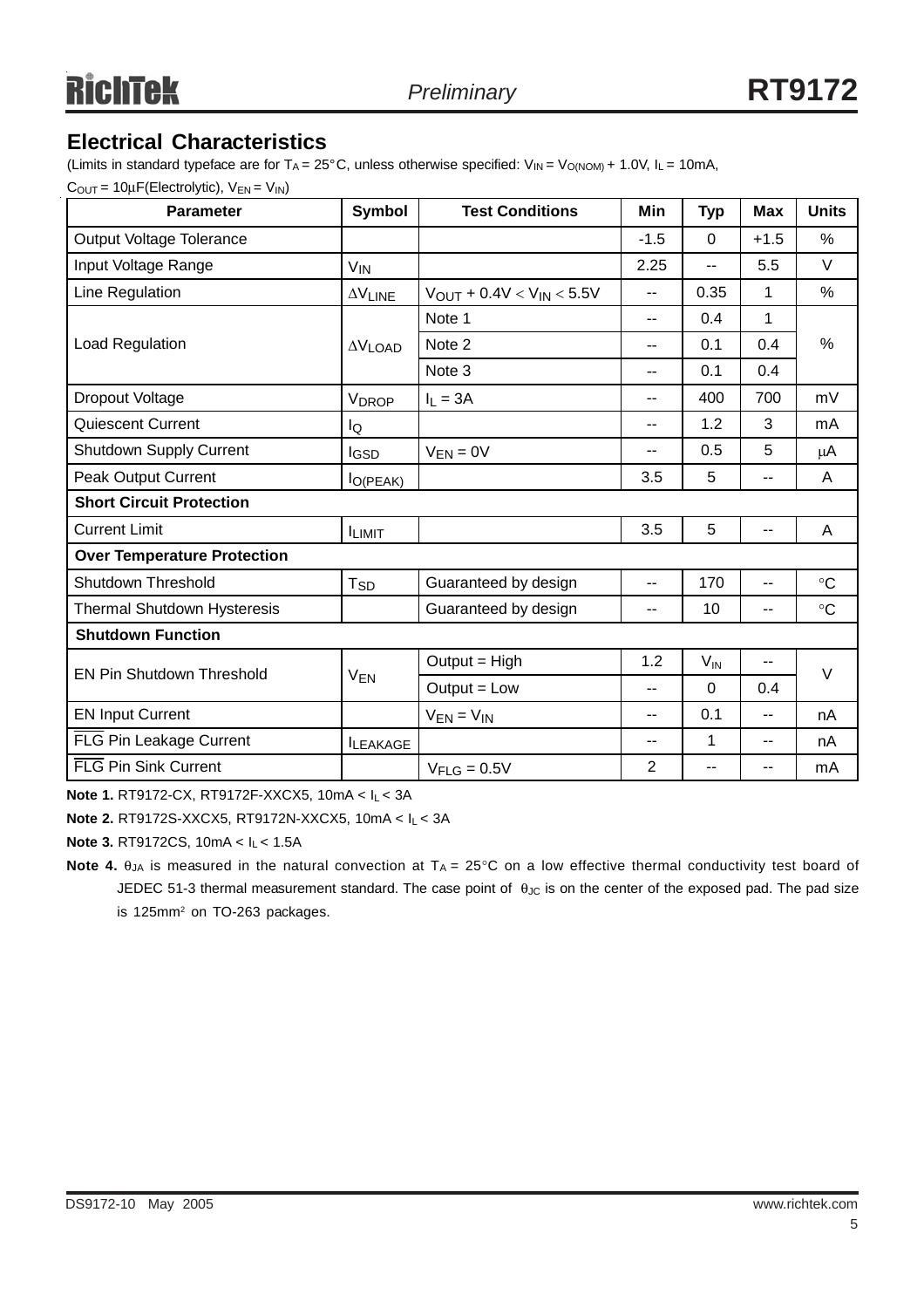## **Typical Operating Characteristics**

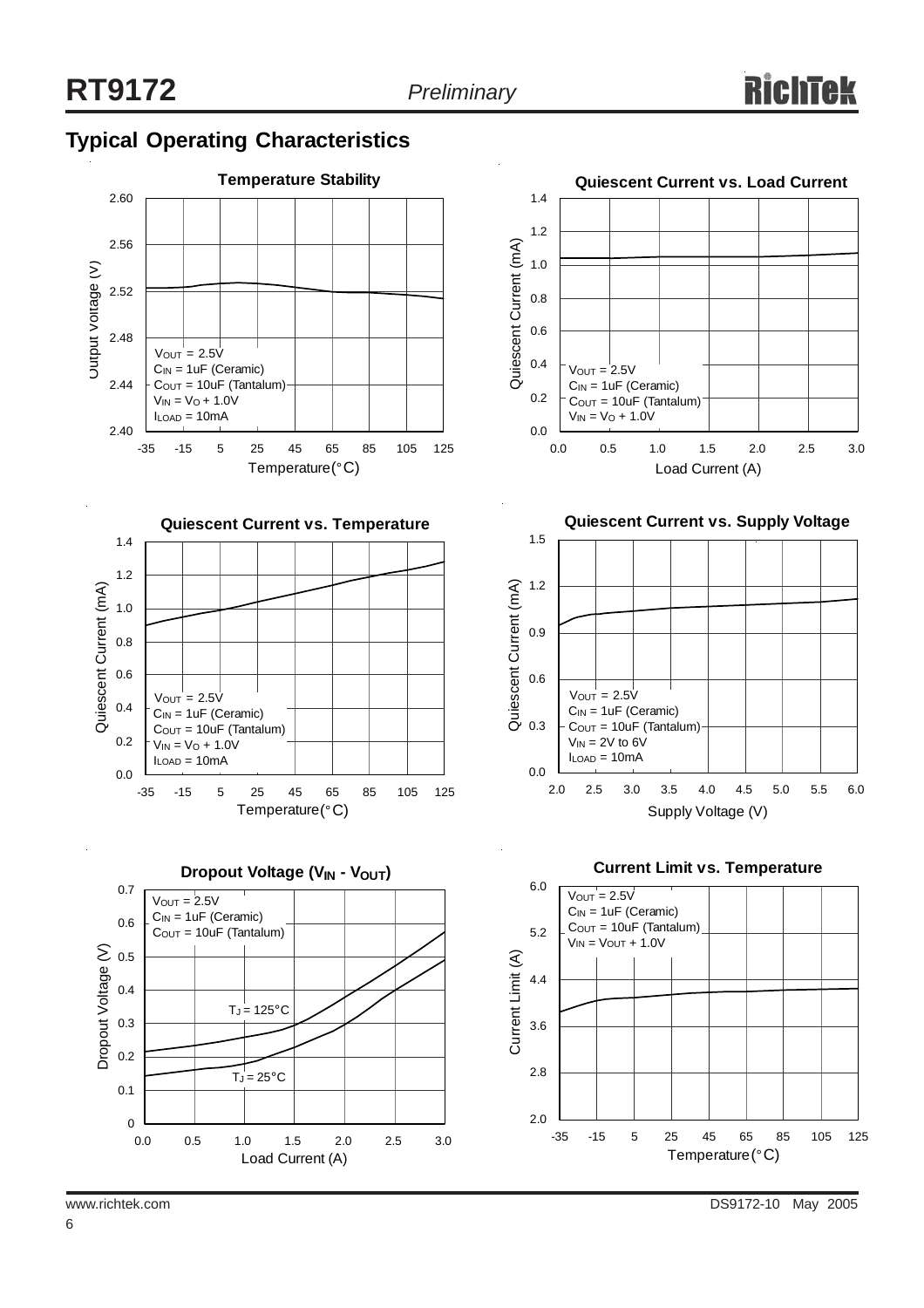







Temperature (°C)





DS9172-10 May 2005 www.richtek.com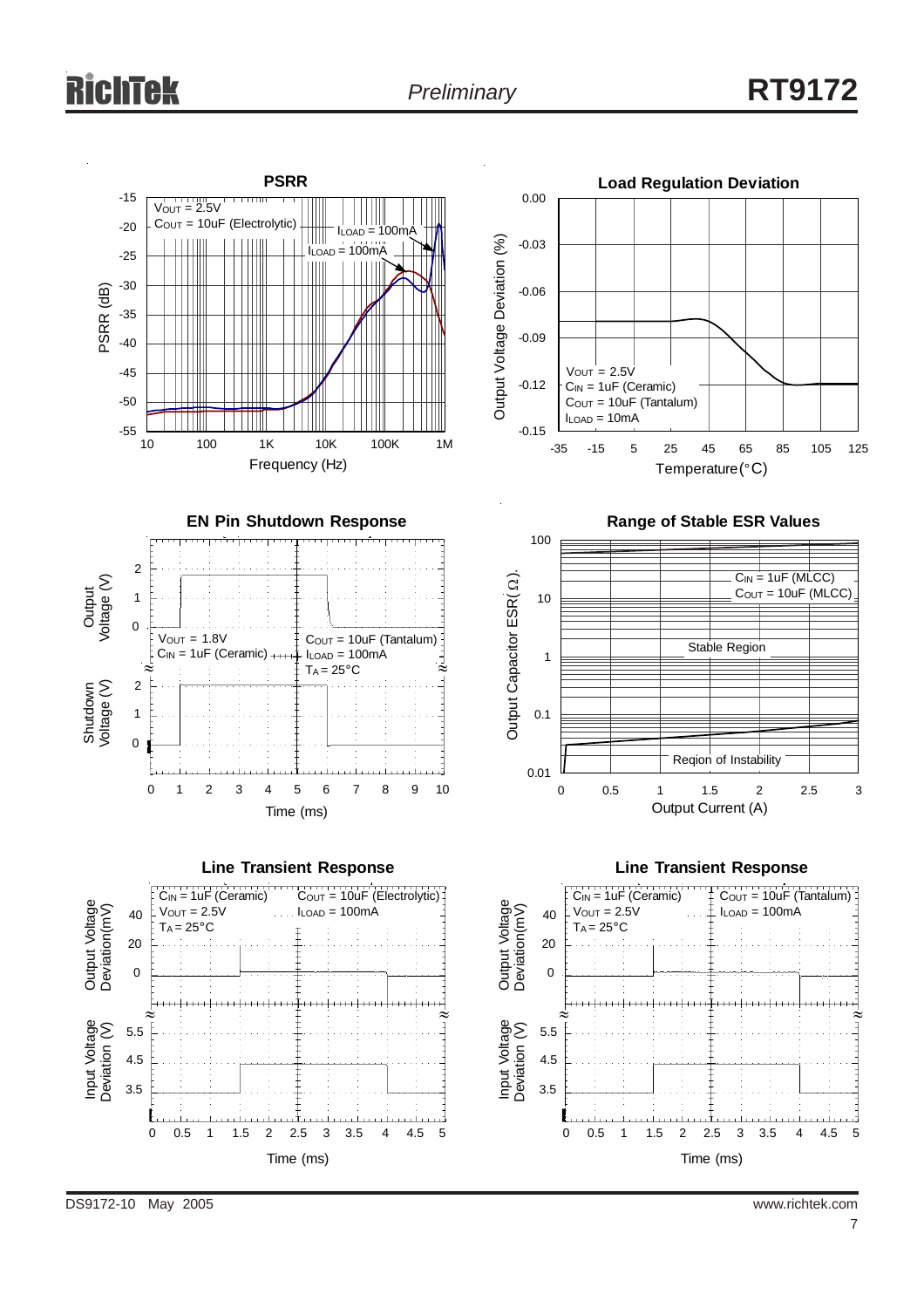





**Noise Signal** C<sub>IN</sub> = 1uF (Ceramic)  $C<sub>OUT</sub> = 10uF (Tantalum)$  $V_{OUT} = 2.5V$  ILOAD :100mA 1.5  $T_A = 25^{\circ}C$  1.0 Output Voltage (mV) Output Voltage (mV) 0.5  $\mathcal{C}$ -0.5 -1.0 -1.5 0 1 2 3 4 5 6 7 8 9 10 Time (ms)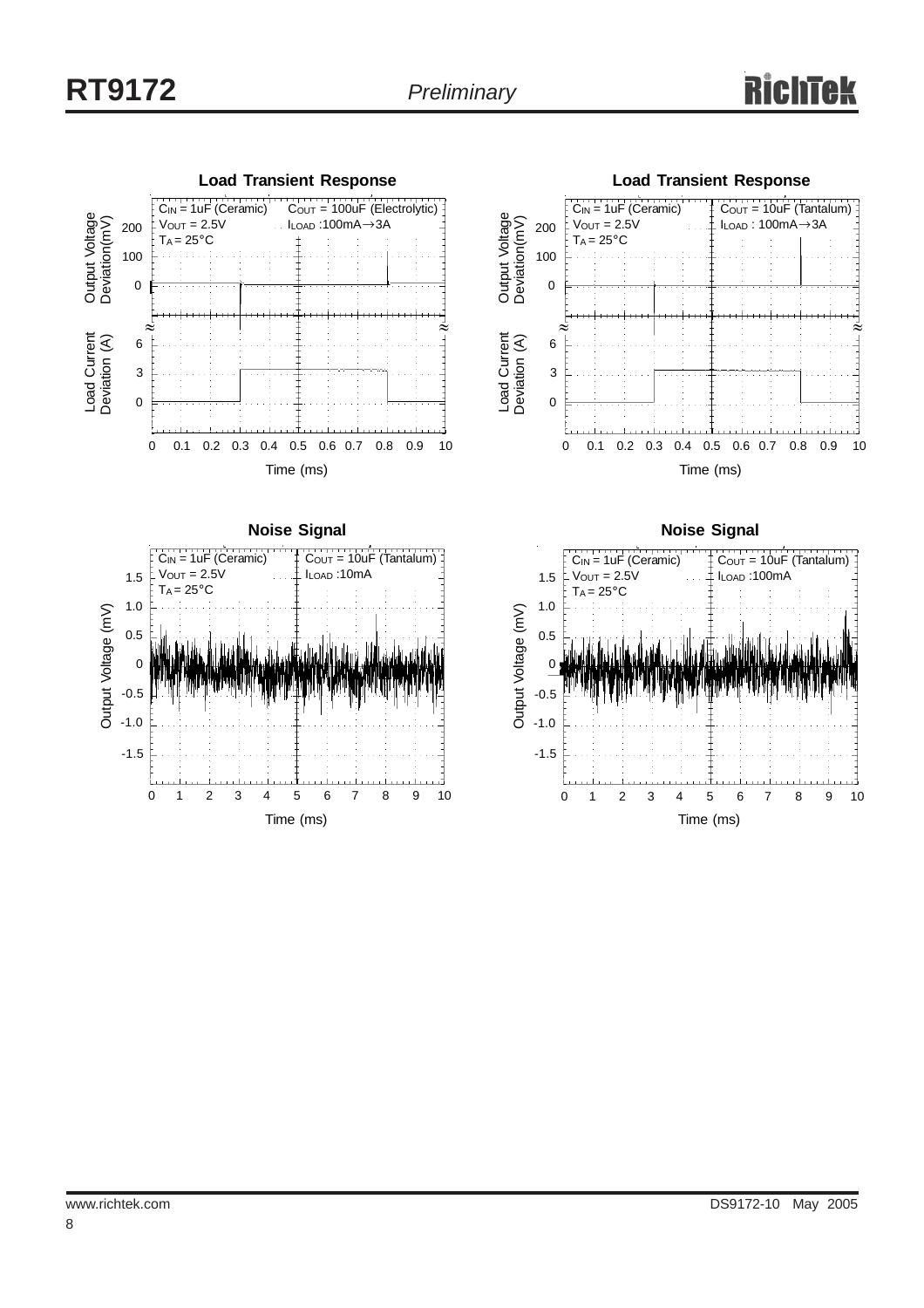**pp**

## **Application Information**

#### **Capacitor Selection**

- An output capacitor as part of the device frequency compensation to maintain stability and improve transient response.
- Proper capacitor selection is important to ensure proper operation. When the output capacitor is 10μF or greater, the output capacitor should have an ESR less than  $2Ω$ . This will improve transient response as well as promote stability.
- Ultra-low-ESR capacitor (<100m $\Omega$ ), such as ceramic chip capacitors, may promote instability. These very low ESR levels may cause an oscillation and/or underdamped transient response. A low-ESR solid tantalum capacitor works extremely well and provides good transient response and stability over temperature. Aluminum electrolytics can also be used, as long as the ESR of the capacitor is <2 $Ω$ . The value of the output capacitor can be increased without limit. Higher capacitor values help to improve transient response and ripple rejection and reduce output noise.

 The RT9172 requires a minimum input capacitance of 1μF between the input and ground pins to prevent any impedance interactions with the supply. The RT9172 requires a minimum of 10μF (tantalum, or electrolytic) capacitance between the output and ground pins for proper operation. Please note that the part must be paralleled with the least a 100μF electrolytic capacitor when using a 10μF (or greater) ceramic type as the output capacitor to prevent the output oscillating.

#### **Error Operation (FLG)**

The RT9172 produces a logic low signal at the FLG pin when the output drops out of regulation due to low input voltage, current limiting, or thermal limiting.

The internal error FLG comparator has an open drain output stage. Hence, the FLG pin should be pulled high through a pull up resistor.

#### **Sense Pin**

In applications where the regulator output is not very close to the load, RT9172 can provide better remote load regulation using the SENSE pin. Figure 2. and Figure 3. depict the advantage of the SENSE option. RT9172 regulates the voltage at the output pin. Hence, the voltage at the remote load will be the regulator output voltage minus the drop across the trace resistance. For example, in the case of a 3.3V output, if the trace resistance is 100m $Ω$ , the voltage at the remote load will be 3V with 3A of load current, I<sub>LOAD</sub>. The RT9172 regulates the voltage at the sense pin. Connecting the sense pin to the remote load will provide regulation at the remote load, as shown in Figure 2. and Figure 3.

#### **Chip Enable Operation**

A CMOS logic level signal at the chip enable (EN) pin will turn-off the regulator. Pin EN must be actively terminated through a 10kΩ pull-up resistor for a proper operation. If this pin is driven from a source that actively pulls high and low (such as a CMOS rail to rail comparator), the pull-up resistor is not required. This pin must be tied to  $V_{IN}$  if not used.

#### **Dropout Voltage**

The dropout voltage of a regulator is defined as the minimum input-to-output differential required to stay within 2% of the output voltage. The RT9172 uses an internal MOSFET with an  $R_{DS(ON)}$  160m $\Omega$ . For CMOS LDOs, the dropout voltage is the product of the load current and the R<sub>DS(ON)</sub> of the internal MOSFET.

#### **Maximum Output Current Capability**

RT9172 can deliver a continuous current of 1.5 A over the full operating temperature range. A heatsink may be required depending on the maximum power dissipation and maximum ambient temperature of the application. Under all possible conditions, the junction temperature must be within the range specified under operating conditions. The total power dissipation of the device is given by:  $PD = (V_{IN} - V_{OUT}) I_{OUT} + (V_{IN}) I_{GND}$ 

where I<sub>GND</sub> is the operating ground current of the device (specified under Electrical Characteristics).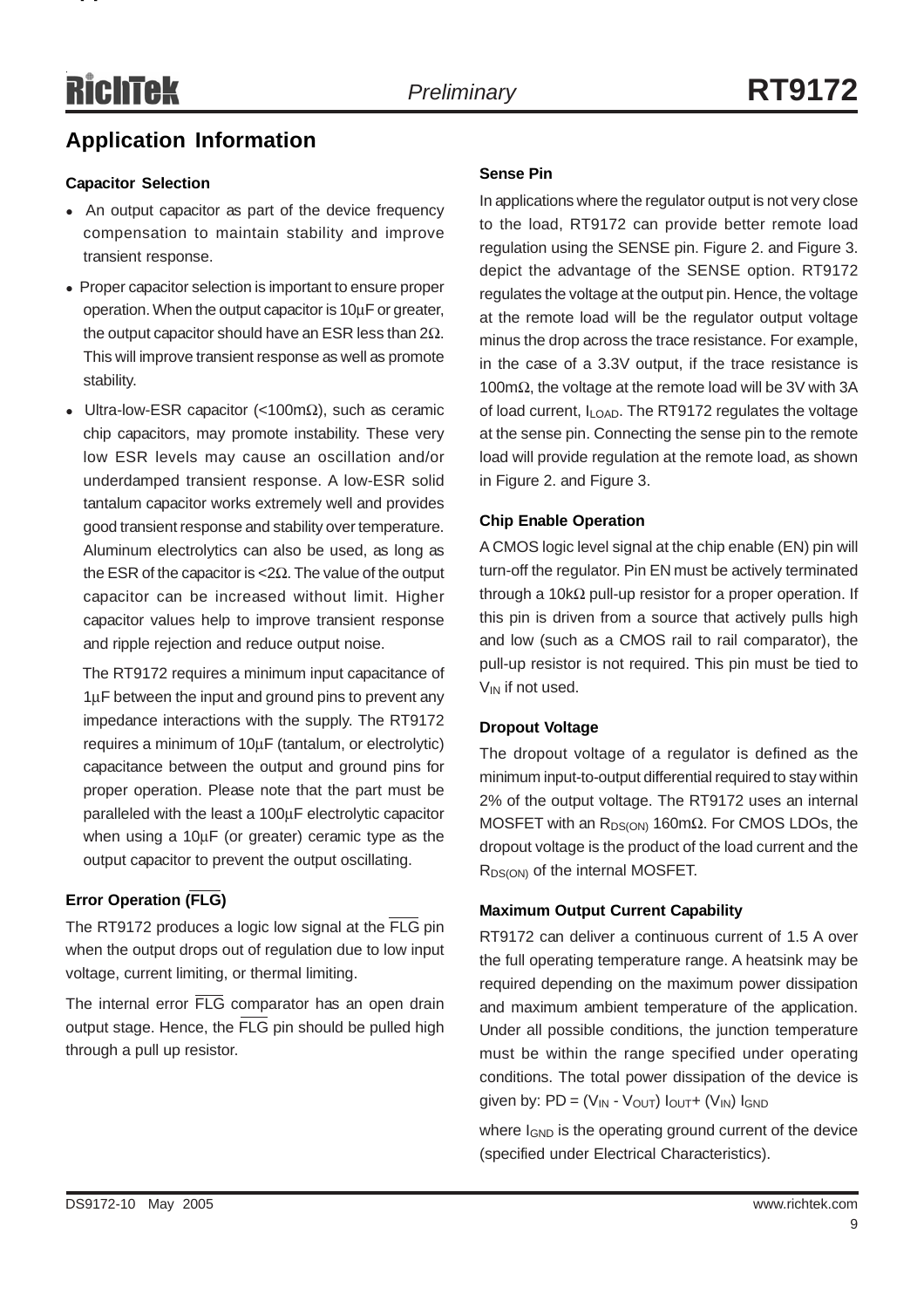# **Outline Dimension**

 $\bar{z}$ 





|                |        | <b>Dimensions In Millimeters</b> | <b>Dimensions In Inches</b> |            |  |
|----------------|--------|----------------------------------|-----------------------------|------------|--|
| Symbol         | Min    | Max                              | Min                         | <b>Max</b> |  |
| A              | 4.064  | 4.826                            | 0.160                       | 0.190      |  |
| A <sub>1</sub> | 2.032  | 2.921                            | 0.080                       | 0.115      |  |
| b              | 0.635  | 1.016                            | 0.025                       | 0.040      |  |
| b <sub>1</sub> | 1.143  | 1.524                            | 0.045                       | 0.060      |  |
| b <sub>2</sub> | 0.305  | 0.559                            | 0.012                       | 0.022      |  |
| С              | 1.143  | 1.397                            | 0.045                       | 0.055      |  |
| D              | 9.779  | 10.668                           | 0.385                       | 0.420      |  |
| E              | 7.620  | 9.398                            | 0.300                       | 0.370      |  |
| е              | 2.286  | 2.794                            | 0.090                       | 0.110      |  |
| E <sub>1</sub> | 11.176 | 12.954                           | 0.440                       | 0.510      |  |
| F              | 2.616  | 2.870                            | 0.103                       | 0.113      |  |
| L1             | 17.526 | 18.542                           | 0.690                       | 0.730      |  |
| L2             | 7.544  | 8.636                            | 0.297                       | 0.340      |  |
| М              | 3.708  | 3.962                            | 0.146                       | 0.156      |  |

**3-Lead TO- 220 Plastic Package**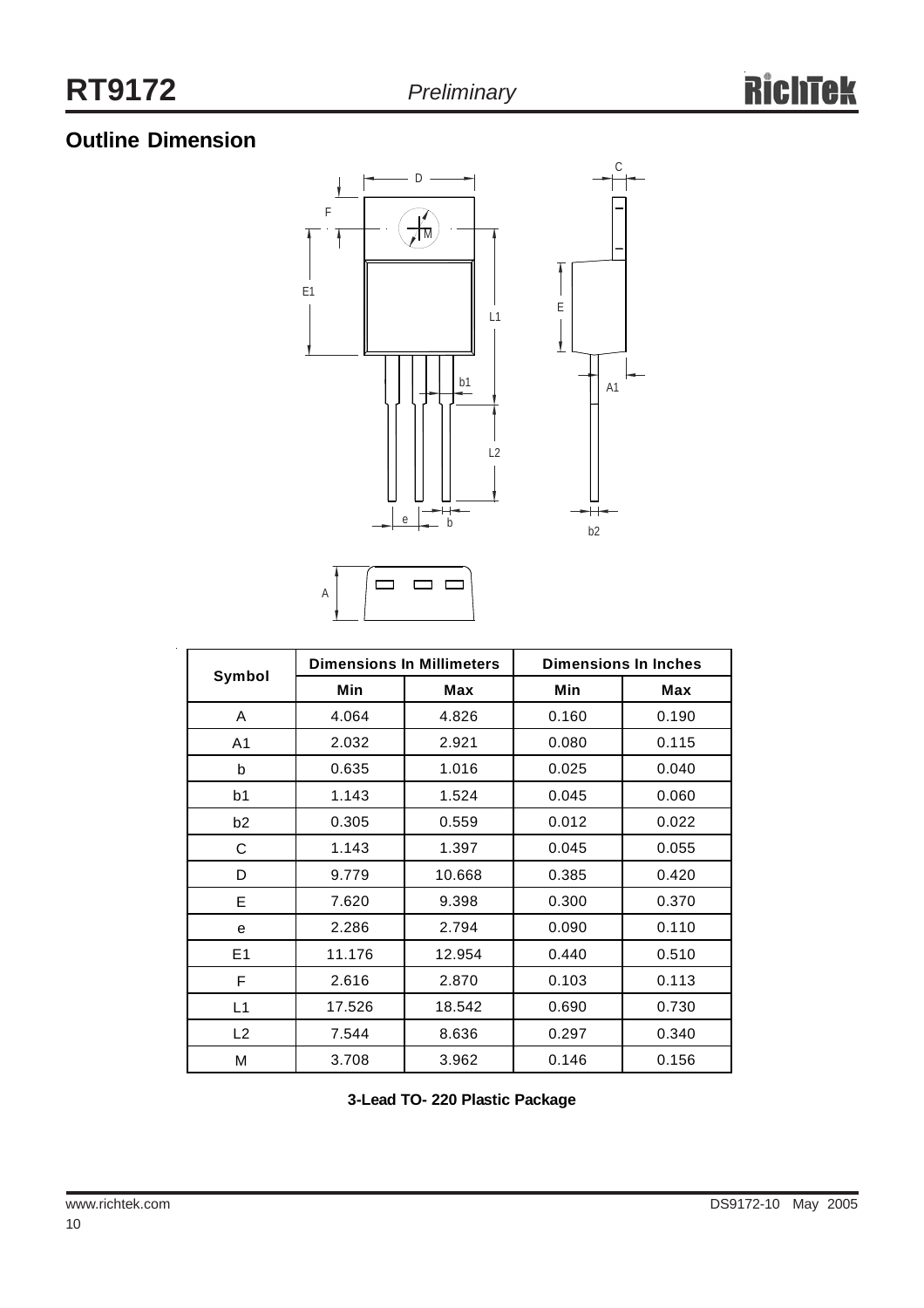



A

|                |            | <b>Dimensions In Millimeters</b> | <b>Dimensions In Inches</b> |       |  |
|----------------|------------|----------------------------------|-----------------------------|-------|--|
| Symbol         | Min        | Max                              | Min                         | Max   |  |
| A              | 4.064      | 4.826                            | 0.160                       | 0.190 |  |
| В              | 1.143      | 1.676                            | 0.045                       | 0.066 |  |
| b              | 0.660      | 0.914                            | 0.026                       | 0.036 |  |
| b1             | 1.143      | 1.397                            | 0.045                       | 0.055 |  |
| b <sub>2</sub> | 0.305      | 0.584                            | 0.012                       | 0.023 |  |
| С              | 1.143      | 1.397                            | 0.045                       | 0.055 |  |
| D              | 9.652      | 10.668                           | 0.380                       | 0.420 |  |
| Е              | 8.128      | 9.652                            | 0.320                       | 0.380 |  |
| е              | 2.286      | 2.794                            | 0.090                       | 0.110 |  |
| L1             | 14.605     | 15.875                           | 0.575                       | 0.625 |  |
| L2             | 2.286      | 2.794                            | 0.090                       | 0.110 |  |
| U              | 6.223 Ref. |                                  | 0.245 Ref.                  |       |  |
| V              | 7.620 Ref. |                                  | 0.300 Ref.                  |       |  |

**3-Lead TO- 263 Surface Mount**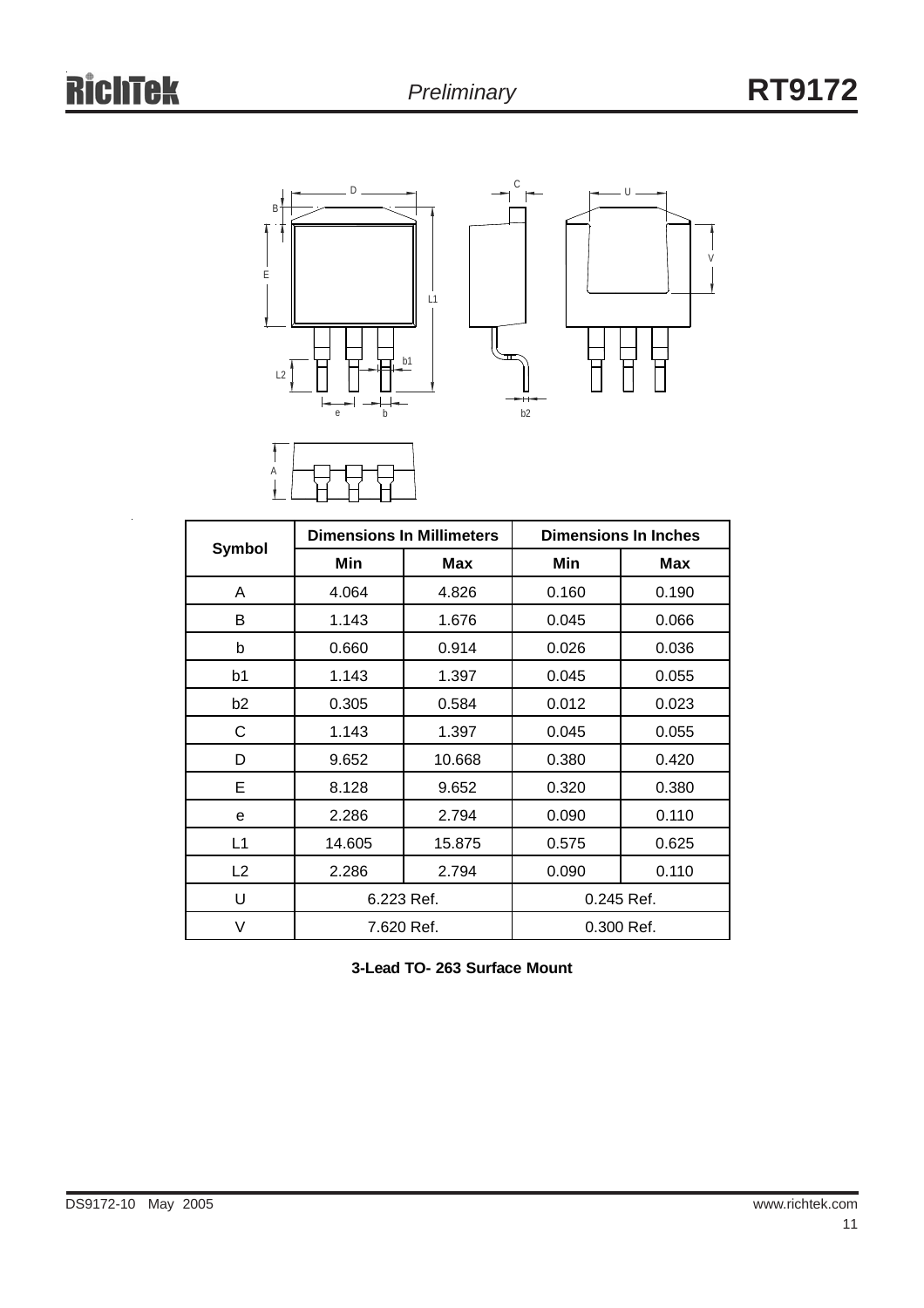

|                | <b>Dimensions In Millimeters</b> |       | <b>Dimensions In Inches</b> |            |  |
|----------------|----------------------------------|-------|-----------------------------|------------|--|
| Symbol         | Min                              | Max   | Min                         | <b>Max</b> |  |
| A              | 1.450                            | 1.803 | 0.057                       | 0.071      |  |
| A <sub>1</sub> | 0.020                            | 0.100 | 0.0008                      | 0.0047     |  |
| b              | 0.610                            | 0.787 | 0.024                       | 0.031      |  |
| B              | 3.302                            | 3.708 | 0.130                       | 0.146      |  |
| С              | 6.706                            | 7.290 | 0.264                       | 0.287      |  |
| D              | 6.299                            | 6.706 | 0.248                       | 0.264      |  |
| D1             | 2.896                            | 3.150 | 0.114                       | 0.124      |  |
| e              | 2.261                            | 2.362 | 0.089                       | 0.093      |  |
| H              | 0.229                            | 0.330 | 0.009                       | 0.013      |  |
|                | 1.550                            | 1.950 | 0.061                       | 0.077      |  |
| L1             | 0.800                            | 1.100 | 0.009                       | 0.013      |  |

**3-Lead SOT-223 Surface Mount Package**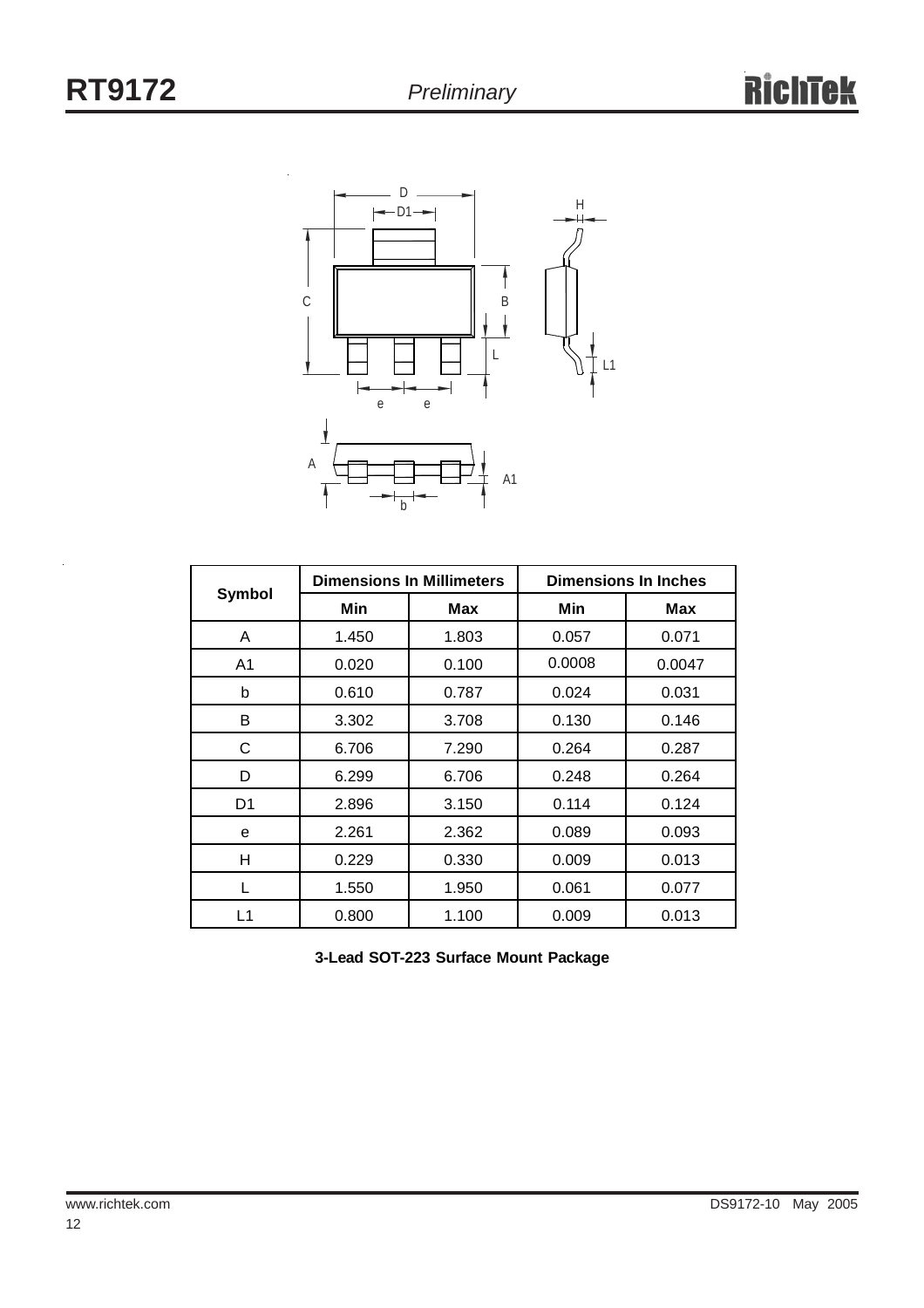



|                |        | <b>Dimensions In Millimeters</b> | <b>Dimensions In Inches</b> |       |  |
|----------------|--------|----------------------------------|-----------------------------|-------|--|
| <b>Symbol</b>  | Min    | <b>Max</b>                       | Min                         | Max   |  |
| A              | 4.064  | 4.826                            | 0.160                       | 0.190 |  |
| A1             | 2.032  | 2.921                            | 0.080                       | 0.115 |  |
| b              | 0.635  | 1.016                            | 0.025                       | 0.040 |  |
| b <sub>2</sub> | 0.305  | 0.559                            | 0.012                       | 0.022 |  |
| C              | 1.143  | 1.397                            | 0.045                       | 0.055 |  |
| e              | 1.524  | 1.829                            | 0.060                       | 0.072 |  |
| D              | 9.779  | 10.668                           | 0.385                       | 0.420 |  |
| Е              | 7.620  | 9.398                            | 0.300                       | 0.370 |  |
| E <sub>1</sub> | 11.176 | 12.954                           | 0.440                       | 0.510 |  |
| F              | 14.224 | 15.113                           | 0.560                       | 0.595 |  |
| М              | 3.708  | 3.962                            | 0.146                       | 0.156 |  |
| P              | 24.689 | 26.416                           | 0.972                       | 1.040 |  |

**5-Lead TO-220 Plastic Package**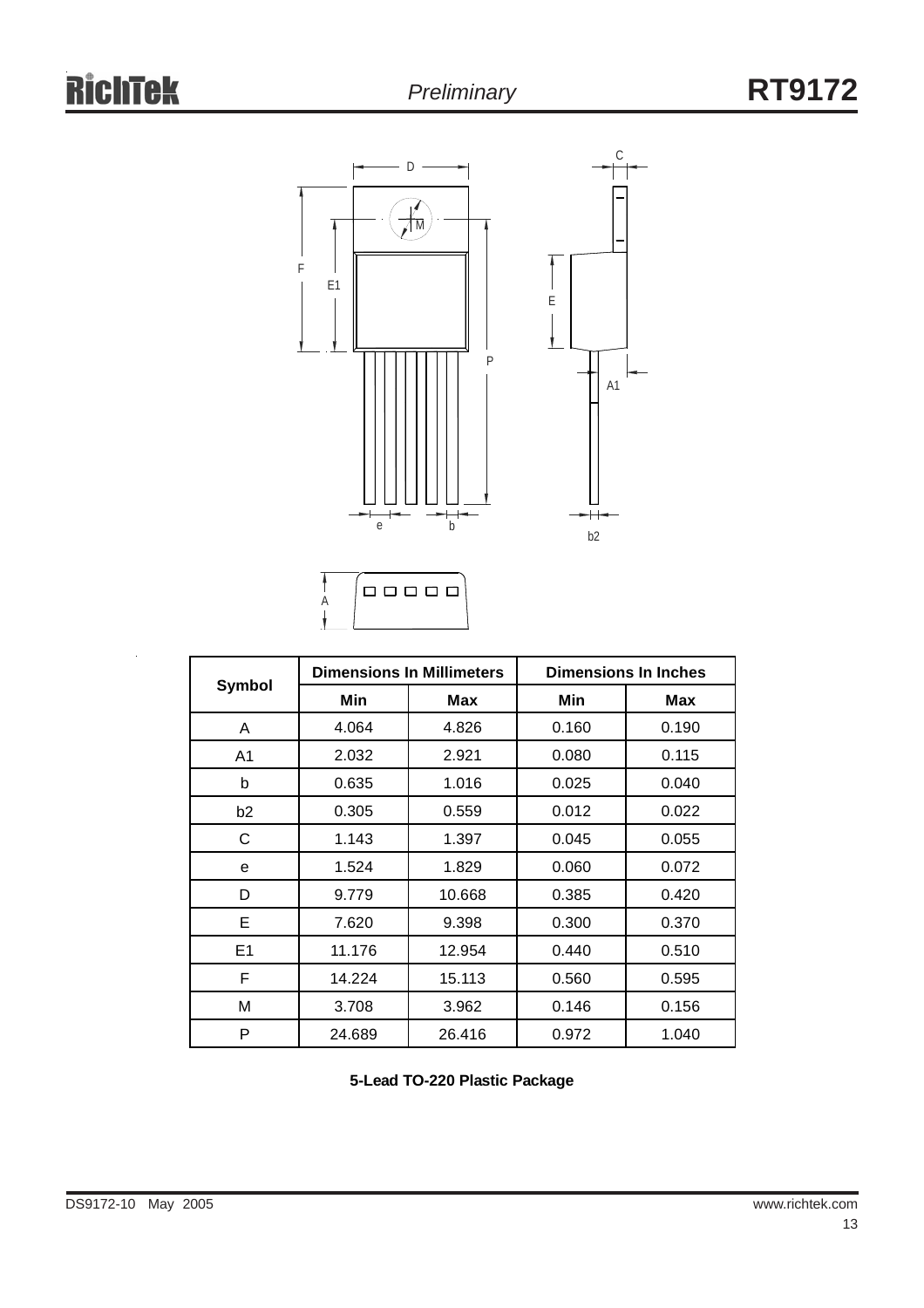



| <b>Symbol</b>  |            | <b>Dimensions In Millimeters</b> | <b>Dimensions In Inches</b> |       |  |
|----------------|------------|----------------------------------|-----------------------------|-------|--|
|                | Min        | Max                              | Min                         | Max   |  |
| A              | 4.064      | 4.826                            | 0.160                       | 0.190 |  |
| В              | 1.143      | 1.676                            | 0.045                       | 0.066 |  |
| b              | 0.660      | 0.914                            | 0.026                       | 0.036 |  |
| b <sub>2</sub> | 0.305      | 0.584                            | 0.012                       | 0.023 |  |
| C              | 1.143      | 1.397                            | 0.045                       | 0.055 |  |
| D              | 9.652      | 10.668                           | 0.380                       | 0.420 |  |
| Е              | 8.128      | 9.652                            | 0.320                       | 0.380 |  |
| e              | 1.524      | 1.829                            | 0.060                       | 0.072 |  |
| L1             | 14.605     | 15.875                           | 0.575                       | 0.625 |  |
| L <sub>2</sub> | 2.286      | 2.794                            | 0.090                       | 0.110 |  |
| U              | 6.223 Ref. |                                  | 0.245 Ref.                  |       |  |
| V              | 7.620 Ref. |                                  | 0.300 Ref.                  |       |  |

**5-Lead TO-263 Plastic Surface Mount Package**